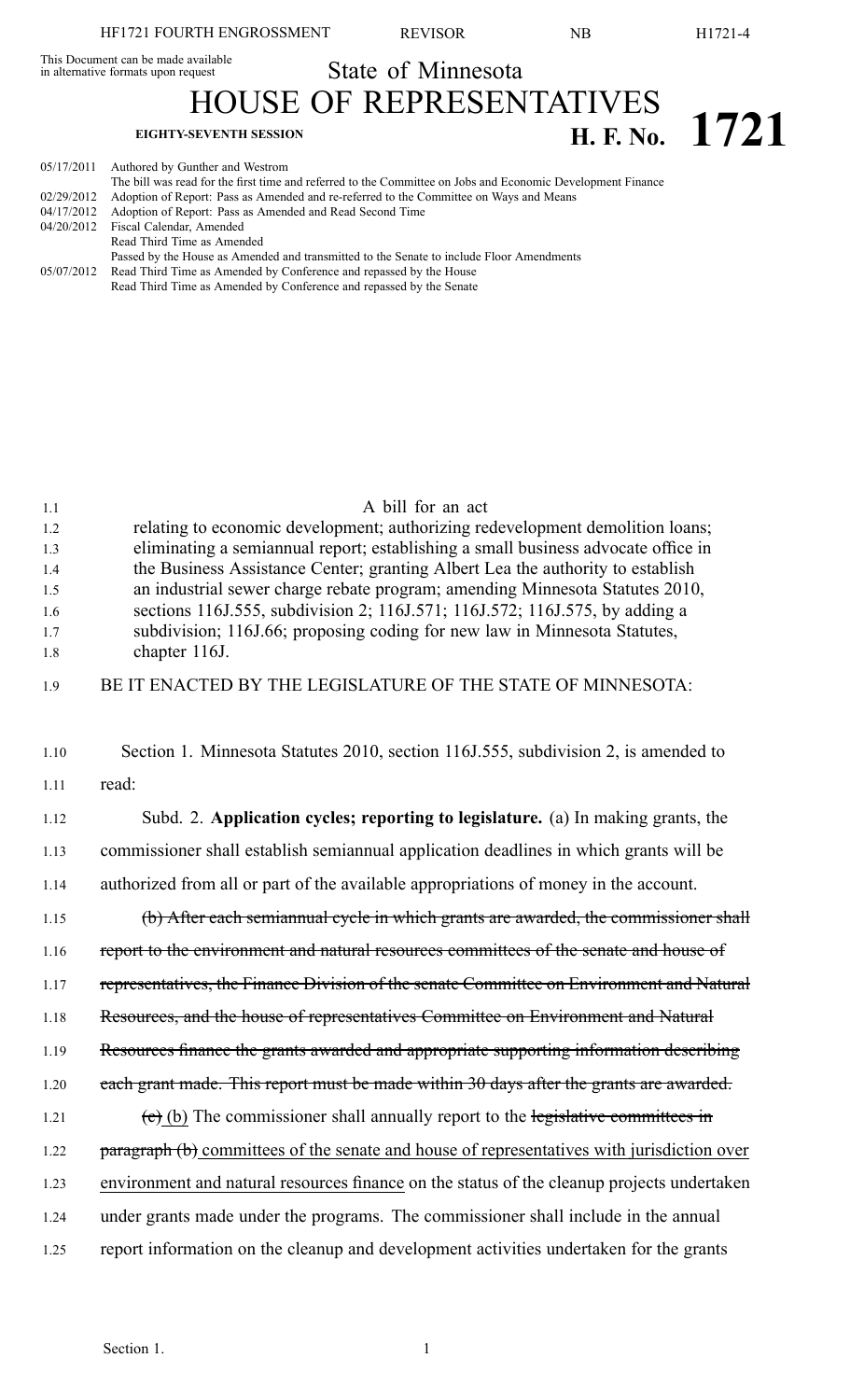- 2.1 made in that and previous fiscal years. The commissioner shall make this repor<sup>t</sup> no later 2.2 than 120 days after the end of the fiscal year.
- 2.3 Sec. 2. Minnesota Statutes 2010, section 116J.571, is amended to read:

## 2.4 **116J.571 CREATION OF ACCOUNTS.**

2.5 Two redevelopment accounts are created, one in the general fund and one in 2.6 the bond proceeds fund. Money in the accounts for the program may be used to make 2.7 grants as provided in section 116J.575 and loans as provided in section 116J.5761 and 2.8 to pay for the commissioner's costs in reviewing applications and making grants and 2.9 loans and is available until spent. The repaymen<sup>t</sup> of principal and interest on loans and 2.10 investment income earned on money in the account is deposited in the special revenue 2.11 fund and may be used for making grants and loans and for administrative costs and are 2.12 appropriated for such purposes.

2.13 Sec. 3. Minnesota Statutes 2010, section 116J.572, is amended to read:

- 2.14 **116J.572 DEFINITIONS.**
- 2.15 Subdivision 1. **Scope of application.** For purposes of sections 116J.571 to  $\frac{116J.575}{116J.575}$ 2.16 116J.5765, the terms in this section have the meanings given.
- 2.17 Subd. 1a. **Demolition costs.** "Demolition costs" means the costs of demolition, 2.18 destruction, removal and clearance of all structures and other improvements on the project 2.19 site, including interior remedial activities, and proper disposal thereof. As used in this
- 2.20 subdivision, "structure" has the meaning given it in section 116G.03, subdivision 11.

2.21 Subd. 2. **Development authority.** "Development authority" includes <sup>a</sup> statutory 2.22 or home rule charter city, county, housing and redevelopment authority, economic 2.23 development authority, or por<sup>t</sup> authority.

- 2.24 Subd. 2a. **Metropolitan area.** "Metropolitan area" means the seven-county 2.25 metropolitan area, as defined in section 473.121, subdivision 2.
- 2.26 Subd. 2b. **Municipality.** "Municipality" means the statutory or home rule charter 2.27 city, town, or, in the case of unorganized territory, the county in which the redevelopment 2.28 or project is located.
- 2.29 Subd. 3. **Redevelopment costs or costs.** "Redevelopment costs" or "costs" means 2.30 the costs of land acquisition, stabilizing unstable soils when infill is required, demolition, 2.31 infrastructure improvements, and ponding or other environmental infrastructure, 2.32 demolition costs and costs necessary for adaptive reuse of buildings, including remedial
- 2.33 activities.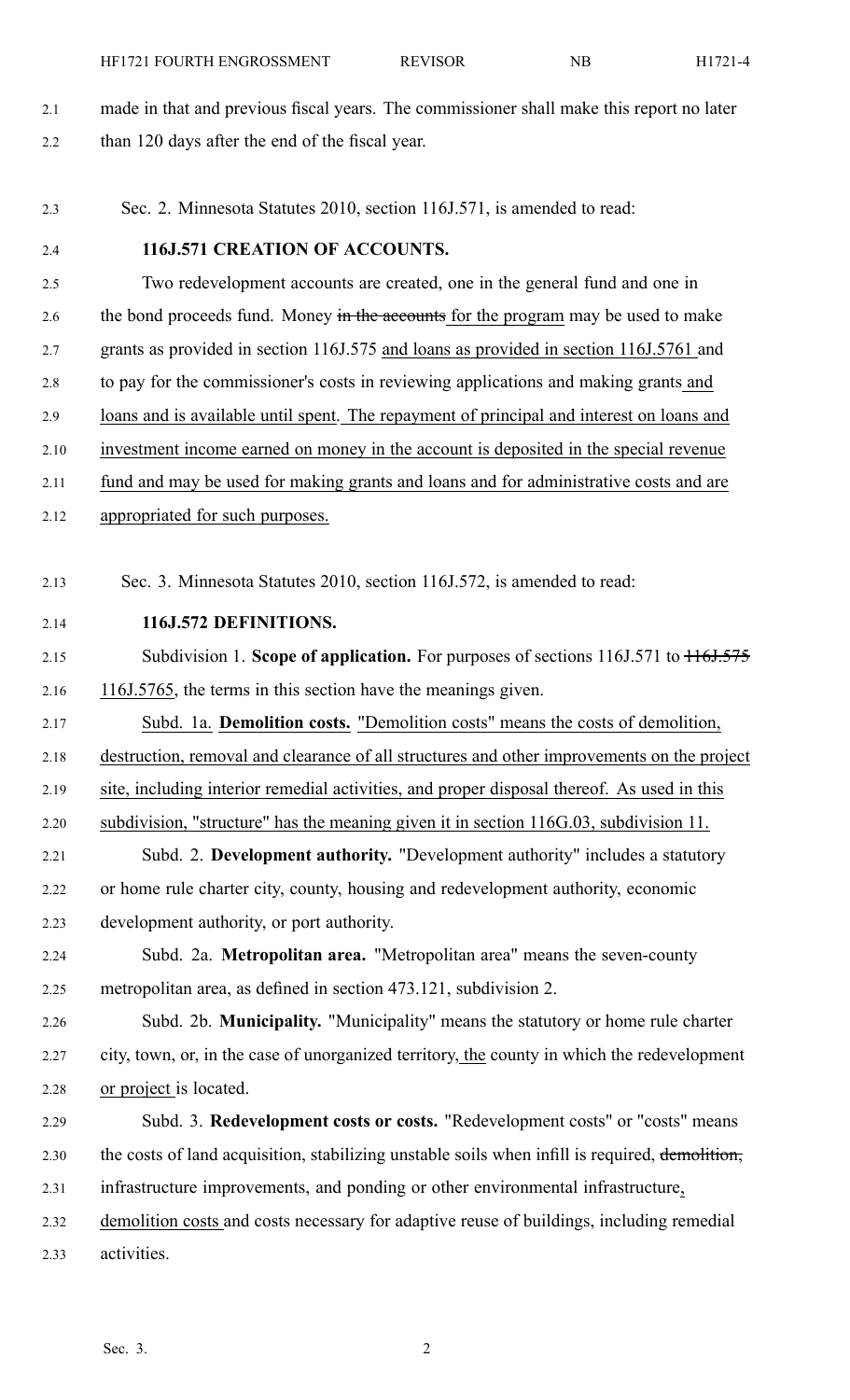| 3.1  | Sec. 4. Minnesota Statutes 2010, section 116J.575, is amended by adding a subdivision         |
|------|-----------------------------------------------------------------------------------------------|
| 3.2  | to read:                                                                                      |
| 3.3  | Subd. 4. Grant repayment. If a project fails to substantially provide the public              |
| 3.4  | benefits listed in the grant application within five years from the date of the grant award,  |
| 3.5  | the commissioner may require that 100 percent of the grant amount be repaid by the            |
| 3.6  | development authority over a term not to exceed ten years. The commissioner may               |
| 3.7  | exercise discretion to require repayment of only a portion of the grant amount taking into    |
| 3.8  | account the public benefits generated by the completed development.                           |
| 3.9  | Sec. 5. [116J.5761] LOANS.                                                                    |
| 3.10 | Subdivision 1. Authority. The commissioner may make loans to development                      |
| 3.11 | authorities for projects that meet the criteria under sections 116J.5761 to 116J.5764. The    |
| 3.12 | commissioner may make a loan for up to 100 percent of the estimated land acquisition and      |
| 3.13 | demolition costs of the project. The determination whether to make a loan for a project       |
| 3.14 | is within the discretion of the commissioner, subject to this section, sections 116J.5761     |
| 3.15 | to 116J.5764, and available unencumbered money in the redevelopment accounts. The             |
| 3.16 | commissioner's decisions and application of the priorities under this section are not subject |
| 3.17 | to judicial review, except for abuse of discretion.                                           |
|      | Subd. 2. Qualifying projects. A project qualifies for a loan under this section,              |
| 3.19 | if the following criteria are met:                                                            |
|      | (1) the property and structures are owned by the development authority;                       |
|      | (2) the structures on the property have been vacant for at least one year;                    |
|      | (3) the structures constitute a threat to public safety because of inadequate                 |
|      | maintenance, dilapidation, obsolescence, or abandonment;                                      |
| 3.24 | (4) the structures are not listed on the National Register of Historic Places; and            |
|      | (5) upon completion of the demolition, the development authority reasonably                   |
| 3.26 | expects that the property will be improved and these improvements will result in economic     |
| 3.27 | development benefits to the municipality.                                                     |
| 3.28 | Sec. 6. [116J.5762] LOAN APPLICATIONS.                                                        |
| 3.29 | Subdivision 1. Application required. To obtain a demolition loan, a development               |
| 3.30 | authority shall apply to the commissioner. The governing body of the municipality must        |
|      |                                                                                               |

- 3.31 approve the application by resolution.
- 3.32 Subd. 2. **Required content.** The commissioner shall prescribe and provide the 3.33 application form. The application must include at least the following information: 3.34 (1) identification of the property;
	- Sec. 6. 3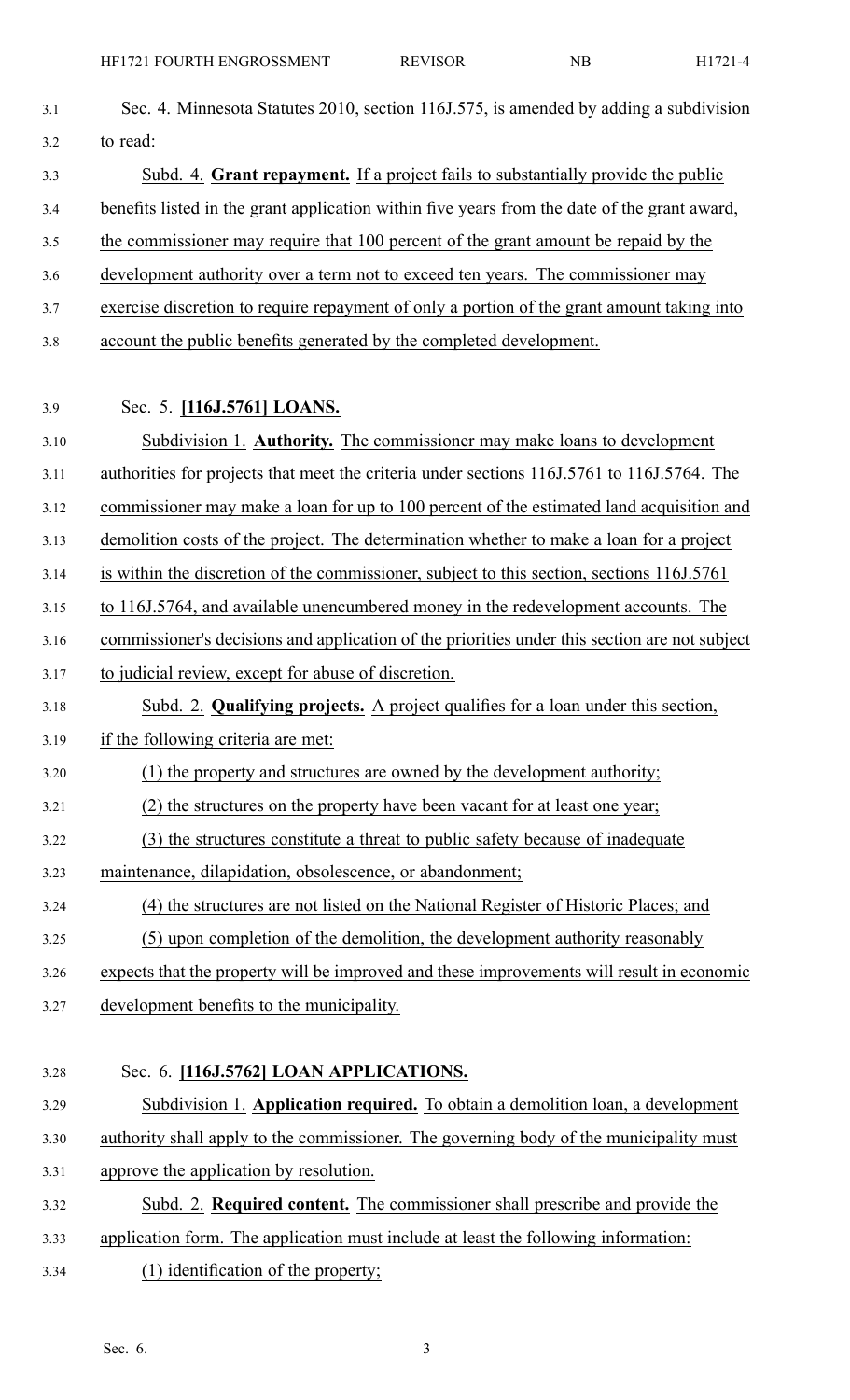| 4.1  | (2) proof of ownership by the development authority;                                           |
|------|------------------------------------------------------------------------------------------------|
| 4.2  | (3) a description of how the structures on the property constitute a threat to public          |
| 4.3  | safety, are functionally obsolete, or are economically unfeasible to repair;                   |
| 4.4  | (4) length of vacancy;                                                                         |
| 4.5  | (5) a detailed estimate, along with supporting evidence, of the total demolition               |
| 4.6  | costs for the project;                                                                         |
| 4.7  | (6) evidence that the structures on the property are not listed on the National Register       |
| 4.8  | of Historic Places;                                                                            |
| 4.9  | (7) as assessment of the development potential or likely use of the property after             |
| 4.10 | completion of the demolition plan;                                                             |
| 4.11 | (8) the current appraised or assessed value of the property;                                   |
| 4.12 | (9) financial documentation necessary for loan underwriting;                                   |
| 4.13 | (10) other sources of funding if the total estimated demolition costs exceed the               |
| 4.14 | loan amount;                                                                                   |
| 4.15 | (11) the proposed source of funds to be used for repayment of the loan;                        |
| 4.16 | (12) information showing the applicant's financial condition and ability to repay              |
| 4.17 | the loan;                                                                                      |
| 4.18 | (13) the proposed term and principal repayment schedule for the loan;                          |
| 4.19 | $(14)$ the statutory authorization for the applicant to issue bonds, together with a           |
| 4.20 | statement that the statutory provision authorizes the use of proceeds of such bonds to pay     |
| 4.21 | demolition costs and secure the loan; and                                                      |
| 4.22 | (15) any additional information the commissioner prescribes.                                   |
|      |                                                                                                |
| 4.23 | Sec. 7. [116J.5763] PRIORITIES.                                                                |
| 4.24 | Subdivision 1. Priorities. (a) If applications for loans exceed the available                  |
| 4.25 | appropriations, loans shall be made for projects that, in the commissioner's judgment,         |
| 4.26 | provide the highest return in public benefits for the public costs incurred. "Public benefits" |
| 4.27 | include health, safety and other environmental benefits, blight reduction including            |
| 4.28 | the property's potential for improved economic vitality, functionality and aesthetics,         |
| 4.29 | community stabilization, crime reduction, reduced maintenance costs, and the potential         |
| 4.30 | for future development. In making this judgment, the commissioner shall consider the           |
| 4.31 | following:                                                                                     |
| 4.32 | (1) the extent to which the existing property conditions threaten public safety;               |
| 4.33 | (2) the length of vacancy of the property;                                                     |
| 4.34 | (3) the development potential of the property;                                                 |
| 4.35 | (4) the proximity of the property to existing sufficient public infrastructure;                |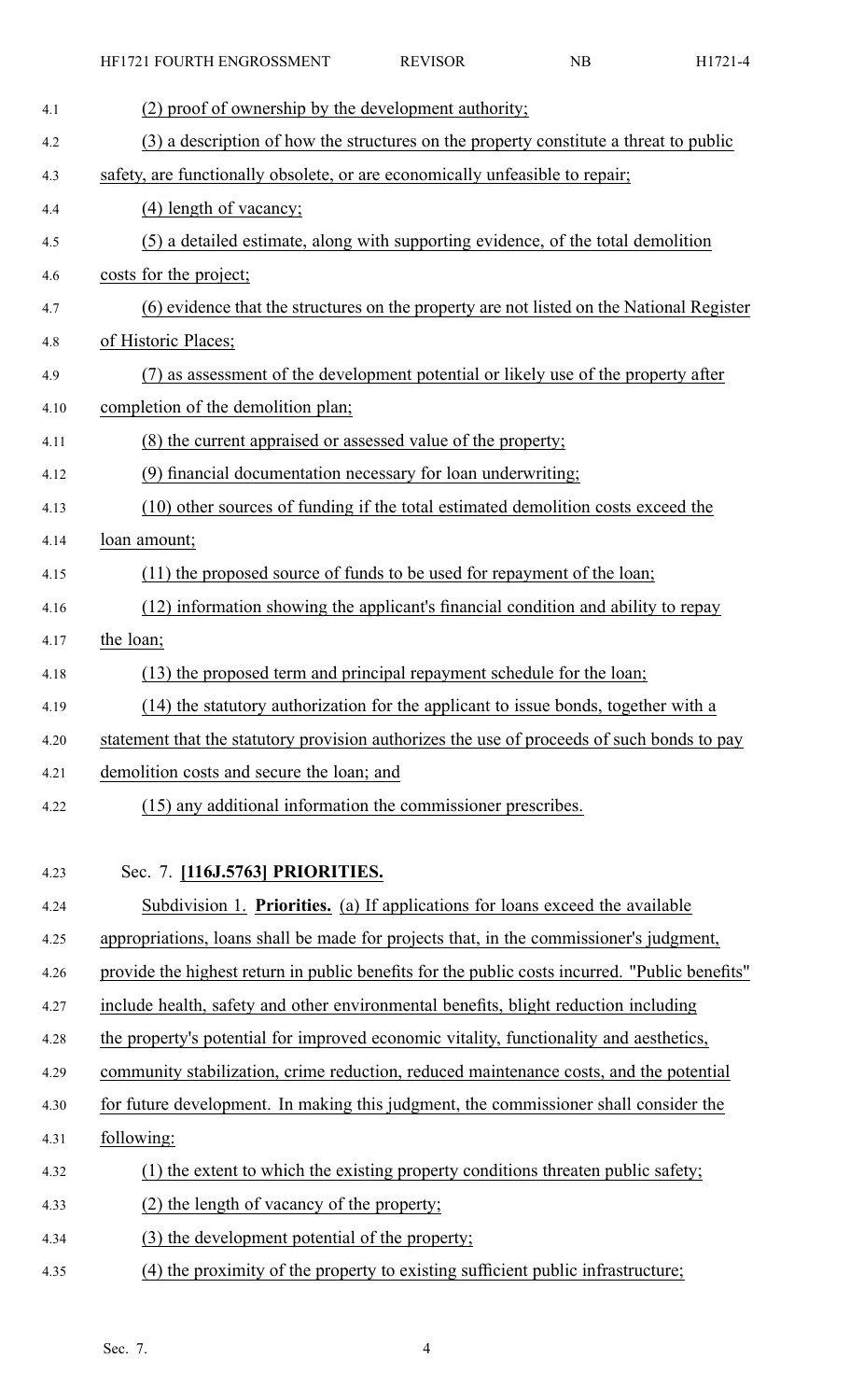| 5.1  | (5) the applicant's financial condition and ability to repay the loan.                         |
|------|------------------------------------------------------------------------------------------------|
| 5.2  | (b) The factors in paragraph (a) are not listed in a rank order or priority; rather, the       |
| 5.3  | commissioner may weigh each factor, depending upon the facts and circumstances, as             |
| 5.4  | the commissioner considers appropriate. The commissioner may consider other factors            |
| 5.5  | that affect the net return of public benefits.                                                 |
| 5.6  | Subd. 2. Application cycle. The commissioner shall establish semiannual                        |
| 5.7  | application deadlines in which loans will be authorized from available money in the            |
| 5.8  | accounts.                                                                                      |
|      |                                                                                                |
| 5.9  | Sec. 8. [116J.5764] LOAN TERMS AND CONDITIONS.                                                 |
| 5.10 | Subdivision 1. Terms. Loans to development authorities for demolition costs may                |
| 5.11 | be made by the commissioner subject to the following terms and conditions:                     |
| 5.12 | (1) the agreement to repay the loan must be a general obligation of the development            |
| 5.13 | authority, payable primarily from a dedicated source of revenue, and the development           |
| 5.14 | authority must deliver its bond or note to the commissioner to secure the loan;                |
| 5.15 | (2) the term of the loan may not exceed 15 years;                                              |
| 5.16 | (3) the loan shall bear interest at a rate equal to two percent, but interest will not         |
| 5.17 | accrue during the first two years of the loan term;                                            |
| 5.18 | (4) the development authority shall make semiannual interest payments and annual               |
| 5.19 | principal payments beginning in the third year of the loan until the end of the term;          |
| 5.20 | (5) the principal amount of a loan may not exceed $$1,000,000;$                                |
| 5.21 | (6) loan proceeds shall be disbursed for eligible demolition costs as incurred or              |
| 5.22 | paid by borrower and upon submission of invoices and other supporting documentation            |
| 5.23 | satisfactory to the commissioner;                                                              |
| 5.24 | (7) an eligible borrower shall establish a dedicated source of revenue for repayment           |
| 5.25 | of the loan.                                                                                   |
| 5.26 | Subd. 2. Modification of loan terms. The commissioner has the discretion to                    |
| 5.27 | consent to the modification of the rate of interest, time of payment, installment of principal |
| 5.28 | or interest, or other term of a loan made under sections 116J.5761 to 116J.5764.               |
| 5.29 | Subd. 3. Forgiveness. The commissioner may forgive principal of the loan and                   |
| 5.30 | interest accrued but unpaid thereon, if any, up to 50 percent of the original loan amount,     |
| 5.31 | not to exceed the costs of demolition, upon completion of the redevelopment plan, if the       |
| 5.32 | project would otherwise have received grant funding in the most recent semiannual grant        |
| 5.33 | round, based on the priorities in section 116J.575.                                            |
|      |                                                                                                |

5.34 Sec. 9. **[116J.5765] NONLIABILITY.**